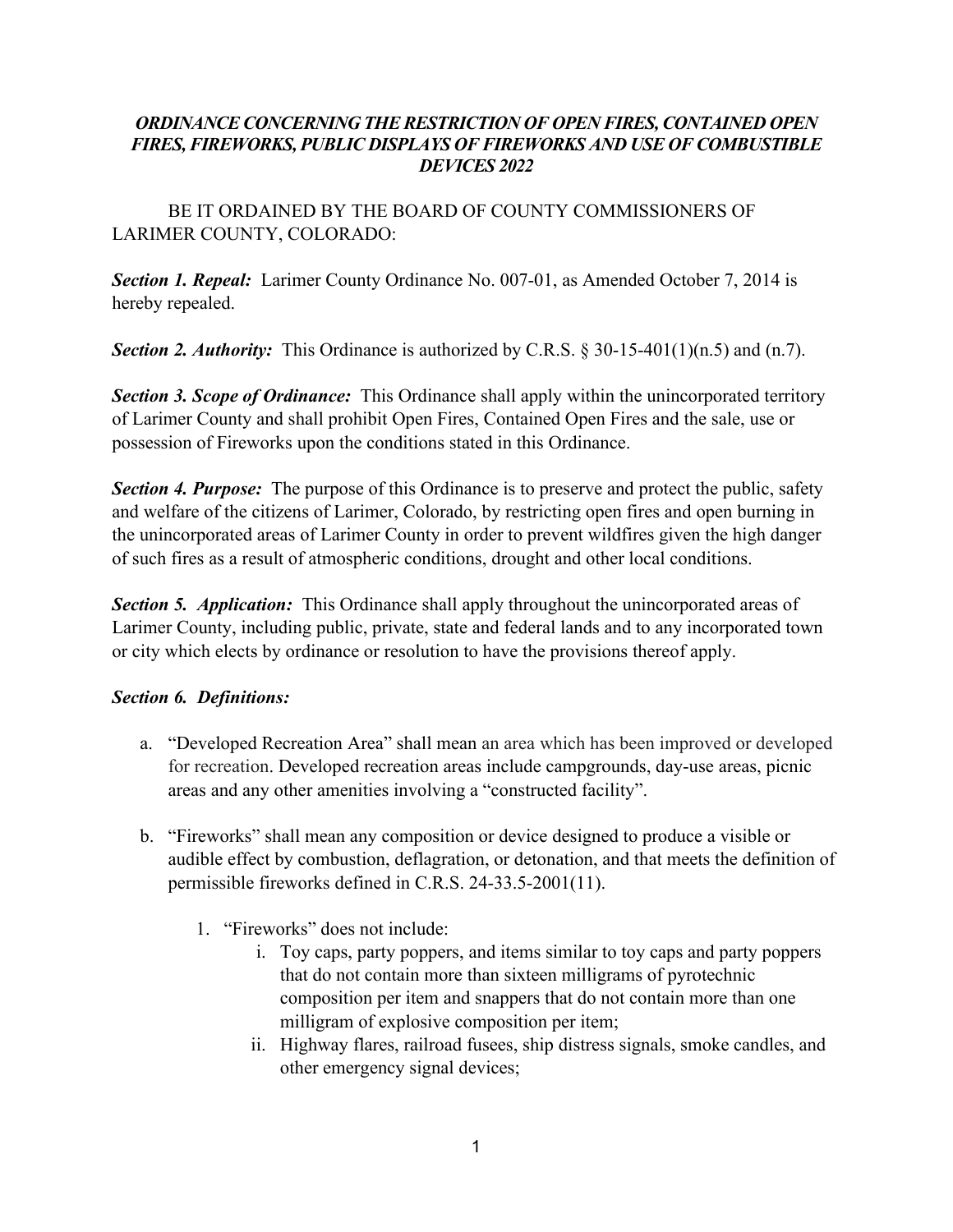- iii. Educational rockets and toy propellant device type engines used in such rockets when such rockets are of nonmetallic construction and utilize replaceable engines or model cartridges containing less than two ounces of propellant and when such engines or model cartridges are designed to be ignited by electrical means;
- iv. Fireworks that are used in testing or research by a licensed explosives laboratory. any article, device, or substance prepared for the primary purpose of producing a visual or auditory sensation by combustion, explosion, deflagration, or detonation.
- c. "Combustible Devices" shall mean any object which is flammable, explodes or is exploding targets, and tracer ammunition. designed to or may cause fire. This includes sky lanterns, exploding ammunition,
- d. "Open burning" shall mean fire that a person starts and that is intentionally used for forest management.
- e. "Open Fires" shall include both contained open fires and uncontained open fires.
	- campfire, fireplace, recreational fire, bonfire, firepit, etc…), coal, wood or pellet 1. "Uncontained Open Fires" shall mean any fire (including but not limited to: stove, fireplace, any type of charcoal, wood, or pellet fueled cooking, uncontained fire of any type in an undeveloped area including camp and cooking fires, welding, or operating acetylene or other torches with open flames.
	- 2. "Gas or Liquid Fueled Fires" shall mean fires fueled by bottled gas or pressurized liquid, which shall include but is not limited to: portable heaters, cooking stoves, heating stoves, hiking/camping stoves, grills, firepits, fireplaces, etc...)
	- 3. "Contained Open Fires" shall mean open fire that is in a permanently constructed stationary masonry or metal fireplaces specifically designed for the purpose of combustion. Contained Open Fires shall not include fireplaces or wood stoves located inside a permanent structure, such as a residential dwelling or commercial business.
- compliance with any conditions imposed by the local fire authority. f. "Public Fireworks Displays" shall mean any display or Fireworks conducted by a qualified pyrotechnic operator in compliance with the International Fire Code, as is amended, and conducted only after the approval by the local fire authority, and in

## *Section 7. Declaration of Fire Restriction or Ban:*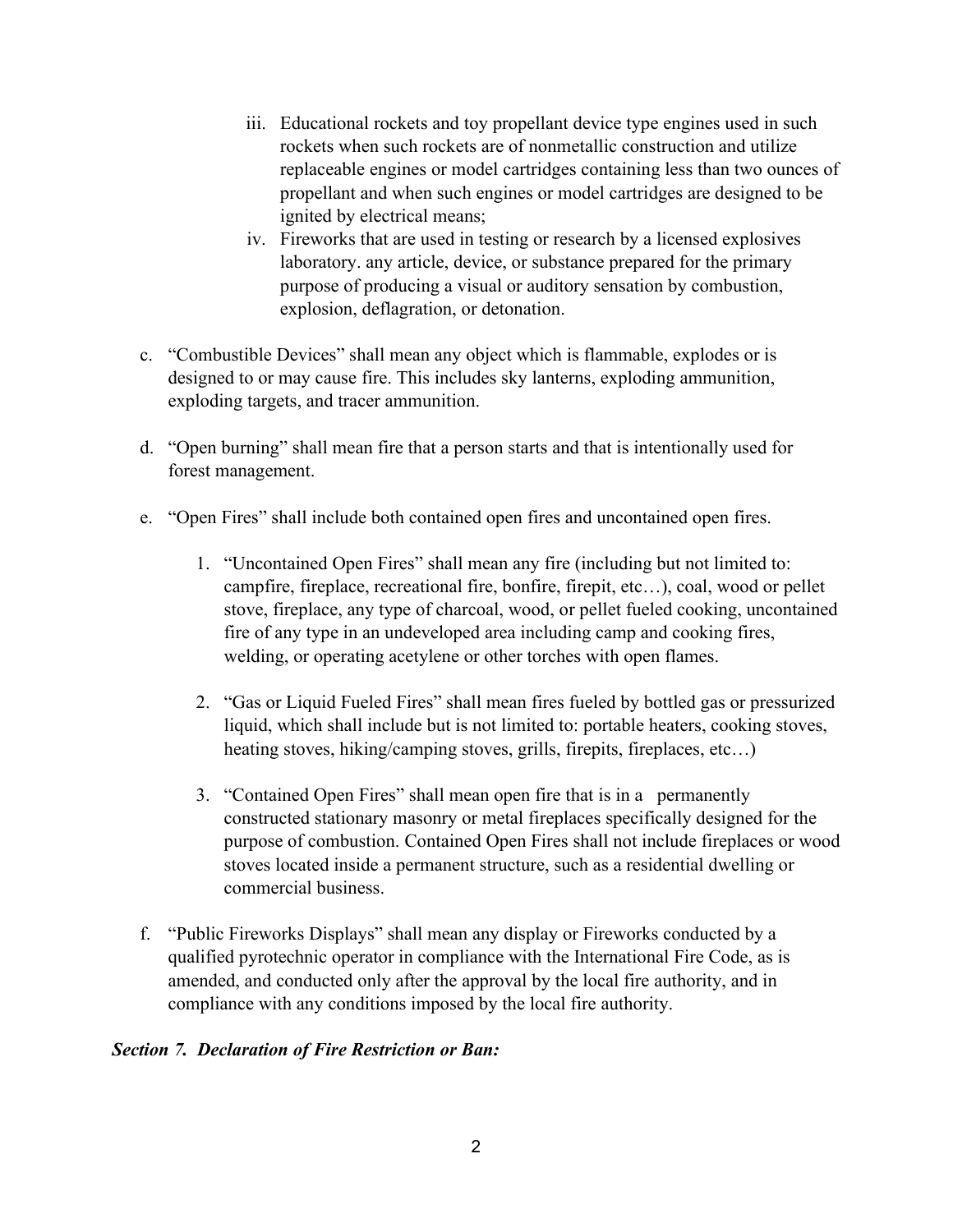- Fires, Open burning, the sale, use or possession of Fireworks, and/or the use of a. At any regularly scheduled or special meeting of the Board of County Commissioners, the Board may, by resolution, impose restrictions or ban upon any or all types of Open Combustible Devices in the unincorporated territory of Larimer County, or any defined portions thereof.
- b. Such resolution shall be based upon a danger of wildfires within the areas where the danger of forest or grass fires is found to be high by competent evidence which may include:
	- 1. The recommendation of the Larimer County Sheriff or any fire chief of a fire agency within Larimer County;
	- 2. Any similar prohibition imposed under the authority of the Governor of the State of Colorado;
	- 3. Any recommendation, or similar prohibition, from the Division of Fire Prevention and Control, National Park Service, United States Forest Service, or other agency of the State or Federal Government;
	- 4. The recommendation of the any municipality within Larimer County;
	- 5. The recommendation, or similar prohibition, of any county adjacent to Larimer County;
	- 6. The use of the national fire danger rating system, predictions of future fire danger such as those issued by the national interagency coordination center or any successor entity, localized evidence of low fuel moisture content, and any other similar indices or information; or
	- condition of forest, grass or other vegetation, the likelihood of a wildfire is high. 7. Any testimony or exhibits establishing that, due to weather, weather forecasts, or
- c. Any such resolution shall specify an expiration date, but in no event shall such restriction or prohibition exceed one (1) year. The restriction or prohibition may be extended in the same manner as its original imposition and upon competent evidence that the wildfire danger from the date of the original resolution adopting the restriction or prohibition.
- individual notification to law enforcement agencies or such other means as in its d. Notice of such resolution may be given by best means available including, press release, individual notification to any agency requesting or advising in favor of the prohibition, discretion the Boards deems appropriate under the circumstances.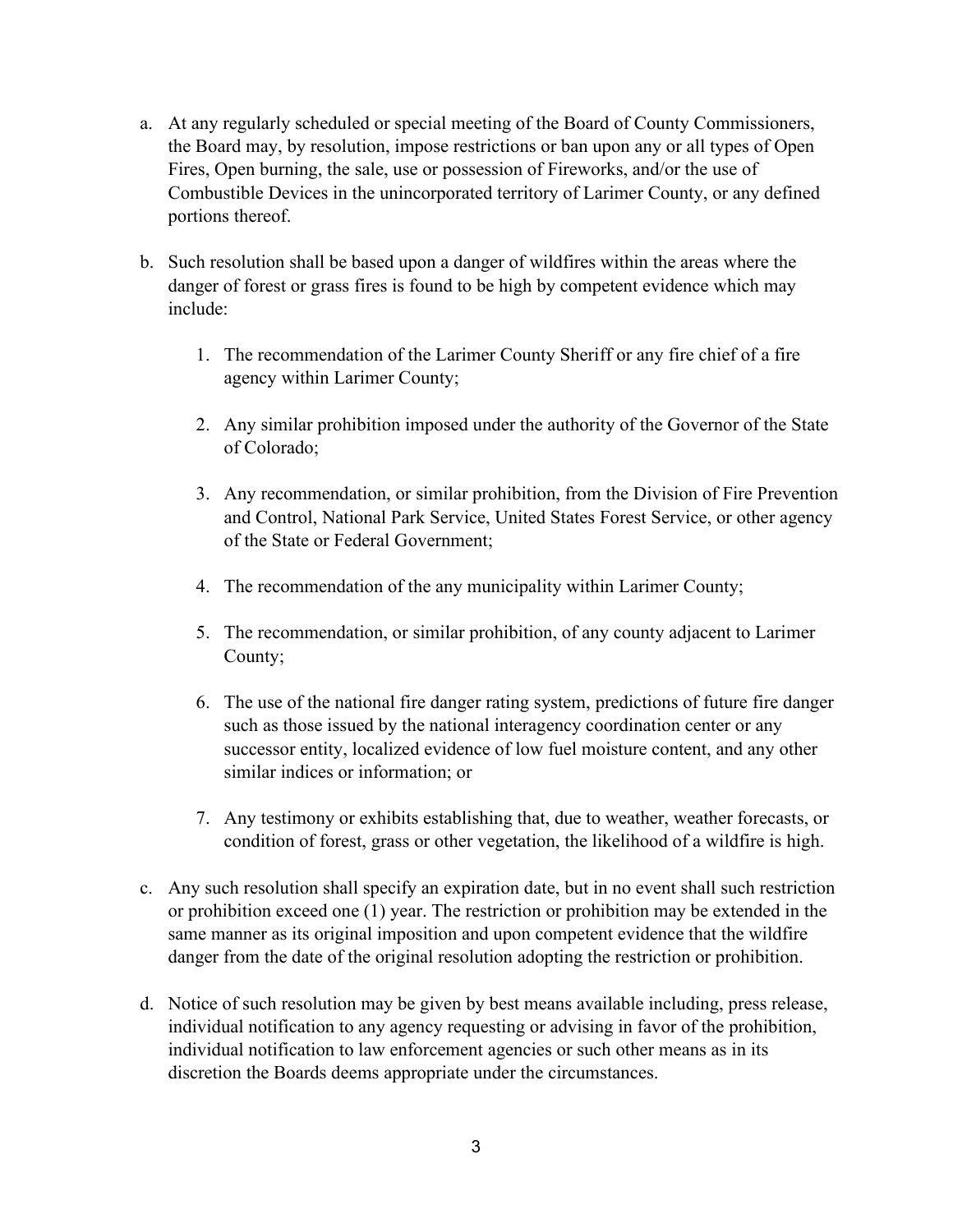- e. Any such resolution shall state which of the following are subject to the restriction or prohibition:
	- 1. Open Fires (both Contained and Uncontained Open Fires)
	- 2. Uncontained Open Fires
	- 3. Gas or Liquid Fueled Fires
	- 4. Contained Open Fires
	- 5. Sale of Fireworks
	- 6. Use of Fireworks
	- 7. Possession of Fireworks
	- 8. Public Fireworks Displays
	- 9. Combustible Devices
- f. Any resolution which prohibits or restricts Opens Fires, Uncontained Open Fires, Gas or Open Fire, Gas or Liquid Fueled Fire or Contained Open Fire, approved in advance by the Sheriff or Fire Authority, after inspection of the containment structure, surrounding Liquid Fueled Fires, or Contained Open Fires, may authorize the Sheriff and Fire Authority to exempt from such restriction or prohibition any Open Fire, Uncontained vegetation and potential fire fuel, and the immediate availability of fire suppression apparatus.
- g. Exceptions the Board may include, but is not limited to, the following exceptions within a Fire Restriction, Prohibition or Ban:
	- 1. Fires in camp stoves, grills, or fire pits, fueled by bottled gas or pressurized liquid.
	- 2. Fires in permanently constructed stationary masonry or metal fireplaces specifically designed for the purpose of combustion within a developed recreation area.
	- 3. Fires in commercially operated wood and/or charcoal fired grills designed for cooking,
	- while stopped in an area at least three feet in diameter that is barren or cleared of 4. Smoking within an enclosed vehicle or building, a developed recreation area or all flammable material. Smoking within enclosed vehicle shall mean that the cigarette, cigar or other smoking instrument is at all times contained within the vehicle and is not allowed to leave the vehicle or protrude or be held outside the vehicle, including the window of the vehicle. Butts and stubs must be disposed of within the vehicle.
	- 5. Welding or other torch work within an enclosed building.
	- 6. Outdoor welding and other torch work provided that:
		- i. The area where the welding or other torch work is to be performed is free of vegetation for at least thirty feet in all directions;
		- ii. Wind speed is less than 10 m.p.h.;
		- iii. There is sufficient amount of fire suppressant immediately available to suppress any fire that may be started.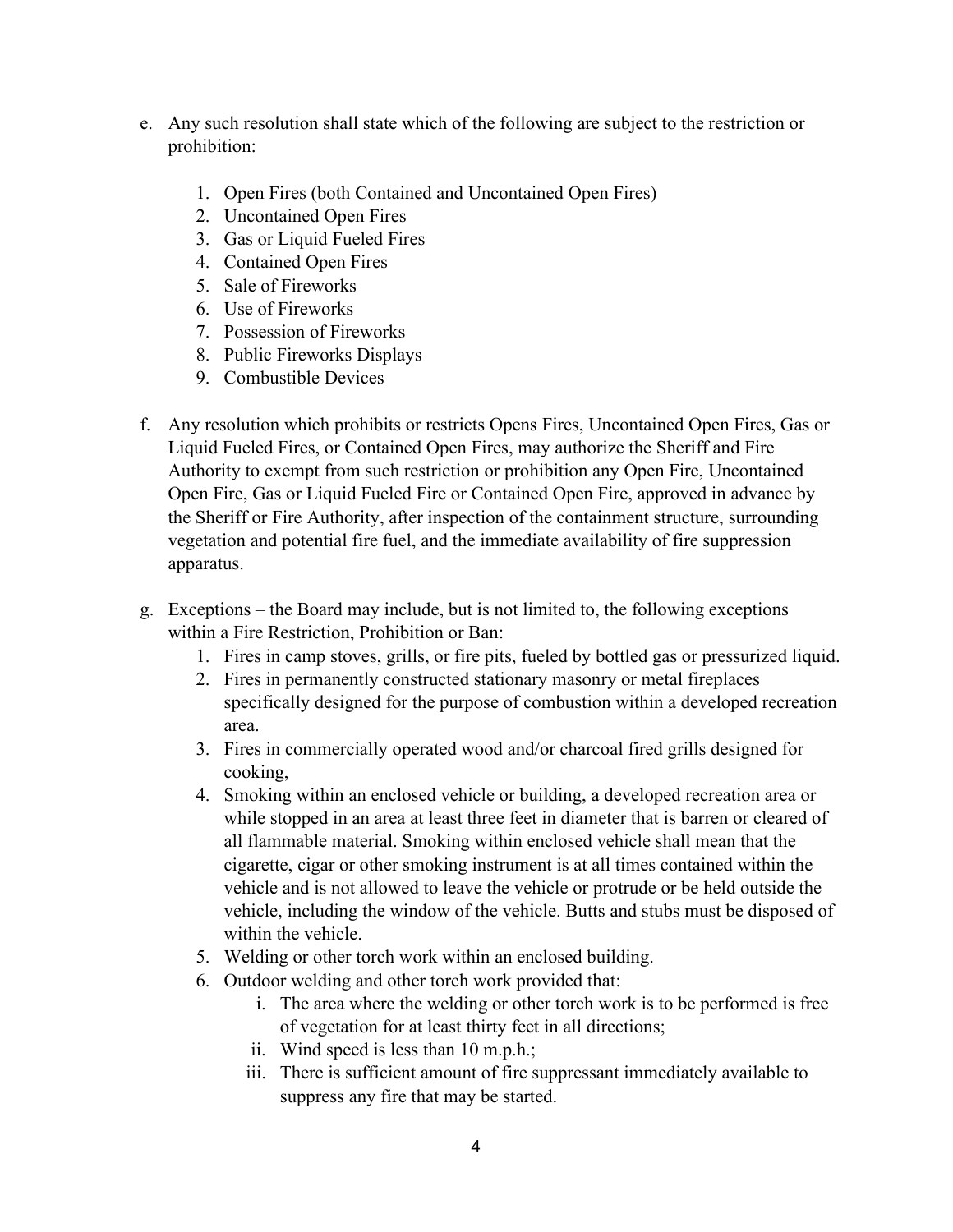- 7. Fires in air curtain burners.
- 8. Persons with a permit specifically authorizing the otherwise act or omission.
- 9. Use of fire by firefighters in the performance of an official duty to stop or contain wildfires.
- 401 (1) (n.5). 10. The sale or use of Fireworks (as defined in Section 5) pursuant to C.R.S. § 30-15-
- 11. Outdoor smoking.
- 12. Operating or using an internal combustion engine is permitted on public and state lands with a properly installed spark arresting device, maintained and in effective working order meeting either Department of Agriculture, Forest Service Standard 5100-1c or appropriate Society of Automotive Engineers (SAE) recommended practice J335(b) and J350(a).

# *Section 8: Unlawful Act*

It shall be unlawful for any person to violate a Fire Restriction/Ban issued under this ordinance or unpermitted open burn within the unincorporated areas of Larimer County, including public, private, state and federal lands and to any incorporated town or city which elects by ordinance or resolution to have the provisions thereof apply.

# *Section 9. Enforcement:*

- a. Any person who knowingly, recklessly or carelessly violates a Fire Restriction/Ban issued under this ordinance commits a violation as classified and allowed under C.R.S. § 30-15-401, *et seq.*, upon a finding thereof, shall be punished by a fine of not more than one thousand dollars (\$1,000) for each separate offense or the maximum fine allowed per statute, whichever is less.
- b. The penalty assessment procedure provided in C.R.S § 16-2-201 may be followed by any law enforcement officer for any such violation. The graduated fine schedule for such a penalty assessment procedure shall be (or the maximum allowed per statute, whichever is less):
	- 1. Two hundred fifty dollars (\$250) for the first offense;
	- 2. Five hundred dollars (\$500) for the second offense within sixty days of the first offense;
	- 3. Seven hundred fifty dollars (\$750) for the third offense within sixty days of the first offense;
	- 4. One thousand dollars (\$1,000) for each additional offense within sixty days of the first offense.
- c. In addition to the penalty prescribed by in this Ordinance, persons convicted of a violation of this Ordinance are subject to a surcharge of ten dollars (\$10). This surcharge shall be paid to the Clerk of Court by the defendant. Each Clerk shall transmit the moneys to the Court Administrator of the judicial district in which the offense occurred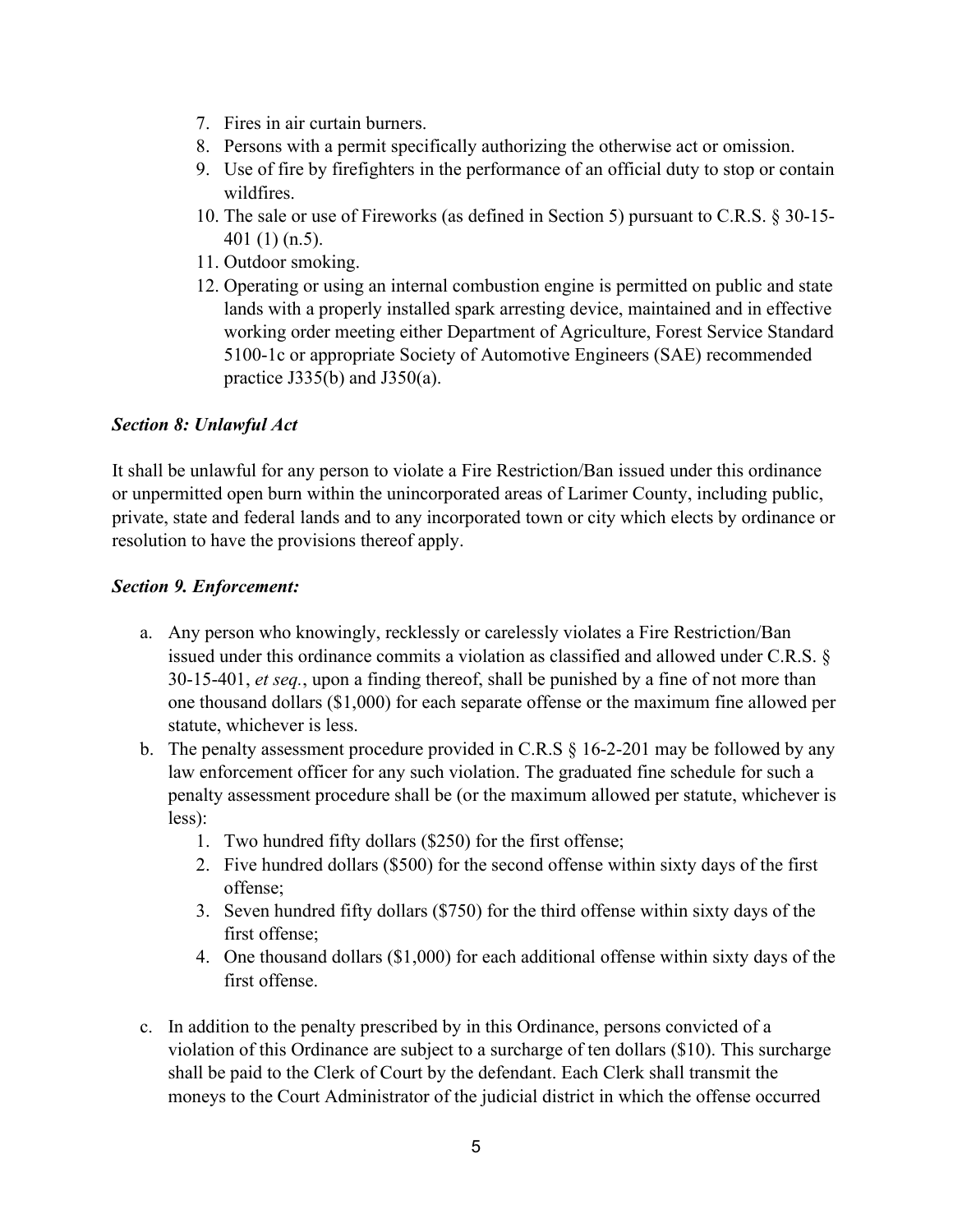for credit to the victims and witness's assistance and law enforcement fund established in that judicial district pursuant to section C.R.S. § 24-4.2-103. Any other fees required by statute shall be assessed in addition.

d. When imposing a fine under this Ordinance, the court shall separately state, as a part of the total fine, the surcharge specified in C.R.S. § 24-4.2-104 (1) The surcharge and fine shall not exceed the maximum allowed by section  $9(1)$  of this Ordinance. The defendant shall also pay court costs and docket fees.

*Section 10. Procedure:* All prosecutions for all offenses under this Ordinance shall be by the District Attorney according to the Colorado County Court Rules of Criminal Procedure, or under the Civil Infraction Process as is applicable.

Section 11. Validity: If any part or parts of this Ordinance are for any reason held to be invalid, such decision shall not affect the validity of the remaining portions of this Ordinance. The Board of County Commissioners hereby declares that it would have passed this Ordinance and each part or parts thereof, irrespective of the fact that any one part or parts be declared invalid.

*Section 12. Interpretation:* This Ordinance shall be so interpreted and construed as to effectuate its general purpose to reduce the danger of wildfires.

*Section 13. Certification:* The Larimer County Clerk and Recorder shall certify as to the passage of this Ordinance and make not less than three copies of the adopted Ordinance available for inspection by the public during regular business hours.

*Section 14. Effective Date:* As required by CRS 30-15-405, the Larimer County Board of County Commissioners determines that this Ordinance shall be effective immediately upon approval at second reading by the Board of County Commissioners. This effective date is necessary to the immediate preservation of the public health or safety from the imminent potential danger from wildfire.

All fire ban ordinances inconsistent with this ORDINANCE CONCERNING THE BAN OF OPEN FIRES, CONTAINED OPEN FIRES AND FIREWORKS 2022 are hereby repealed.

6

BOARD OF COMMISSIONERS OF LARIMER COUNTY, COLORADO

By: Vivelin Slephis ATTEST:<br>Chair Communications Of Deputy Clerk of the Board  $By:$  Usin Slepens ATTEST: